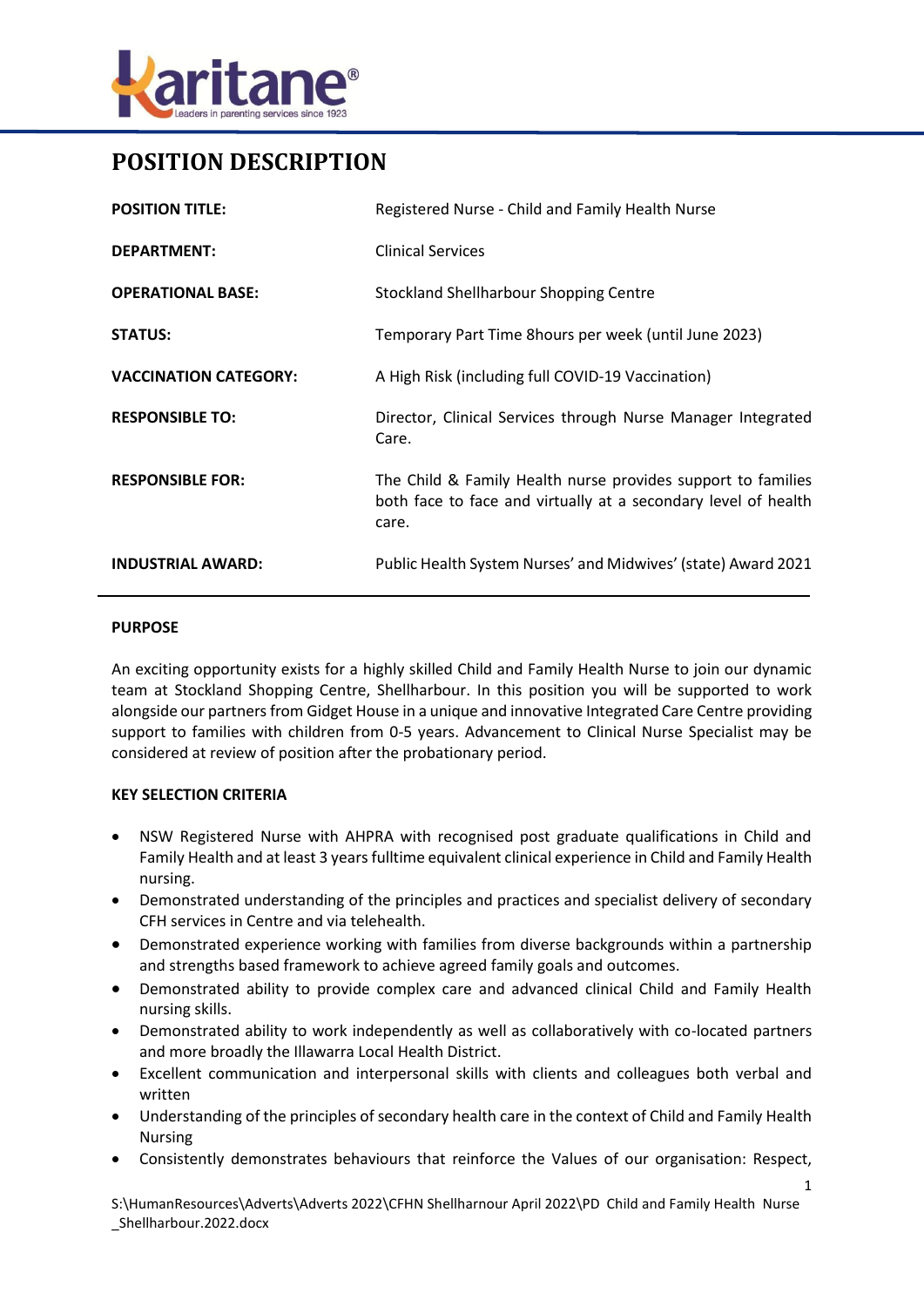Innovation, and Collaboration & Excellence.

Current driver's license recognised in NSW

## **RESPONSIBILITIES**

Practices in accordance with the recognised standards for Nursing Practice, Codes of Ethics and Professional Conduct for Australian nurses, plus legislation affecting nursing practice and common law.

All Child and Family Health nurses (RN) have an obligation to be familiar with and practice in accordance with the Nursing and Midwifery Board registration codes, guidelines and statements for Registered Nurses. Secondly, Child and Family Health nurses are required to operate within the scope of practice, standards and professional development elements as outlined within the NSW CAFHNA Child and Family Health Competencies 2009 and comply with their registration CPD requirements using the Child and Family Health Professional Practice Framework 2001-2016 to guide their professional development. All registered nurses are to provide evidence of National Registration with Australian Health Practitioner Regulation Agency (AHPRA) is current.

## **CONDITIONS OF EMPLOYMENT**

Various employment status is in accordance with the Named NSW (Non - Declared) Affiliated Health Organisations' Nurse's Agreement 2017. Shift times and days may be varied according to the needs of the organisation. Karitane services are provided at a number of sites within the Sydney Metropolitan Area and across NSW.

The majority of Karitane services close for approximately two weeks over the Christmas/New Year period, during which time employees are required to take leave.

Karitane supports a smoke free environment including grounds, buildings and vehicles.

Applicants will have a commitment to EEO & WHS, ethical practice and the principles of cultural diversity.

Relevant Police Check, Working with Children Check, Apprehended Violence Orders and prior employment checks, including relevant disciplinary proceedings, will be conducted on recommended applicants

#### **Reference:**

- **1.** Nursing and Midwifery Board of Australia. (2014). Codes and Guidelines. Retrieved from [\(http://www.nursingmidwiferyboard.gov.au/Codes-Guidelines-Statements/Position-](http://www.nursingmidwiferyboard.gov.au/Codes-Guidelines-Statements/Position-%20Statements.aspx)[Statements.aspx](http://www.nursingmidwiferyboard.gov.au/Codes-Guidelines-Statements/Position-%20Statements.aspx) )
- **2.** Child and family Health Nurses Association NSW Inc. (2009). Competency Standards for Child and Family Health Nurses [http://www.cafhna.org.au/images/pdf/pdf-forms/CAFHNA-](http://www.cafhna.org.au/images/pdf/pdf-forms/CAFHNA-%20Competency-Standards-for-Child-and-Family-Health-Nurses-o.pdf) Competency-[Standards-for-Child-and-Family-Health-Nurses-o.pdf](http://www.cafhna.org.au/images/pdf/pdf-forms/CAFHNA-%20Competency-Standards-for-Child-and-Family-Health-Nurses-o.pdf)
- **3.** NSW Department of Health (2011). Child and family health professional practice framework 2011-2016.(ISBN9781741876246) retrieved from [http://www.health.nsw.gov.au/nursing/projects/Publications/child-and-family-health-](http://www.health.nsw.gov.au/nursing/projects/Publications/child-and-family-health-%20practice-framework.pdf) practice[framework.pdf](http://www.health.nsw.gov.au/nursing/projects/Publications/child-and-family-health-%20practice-framework.pdf)

#### **CLINICAL**

The Child and Family Health Nurse provides care in keeping with recognised standards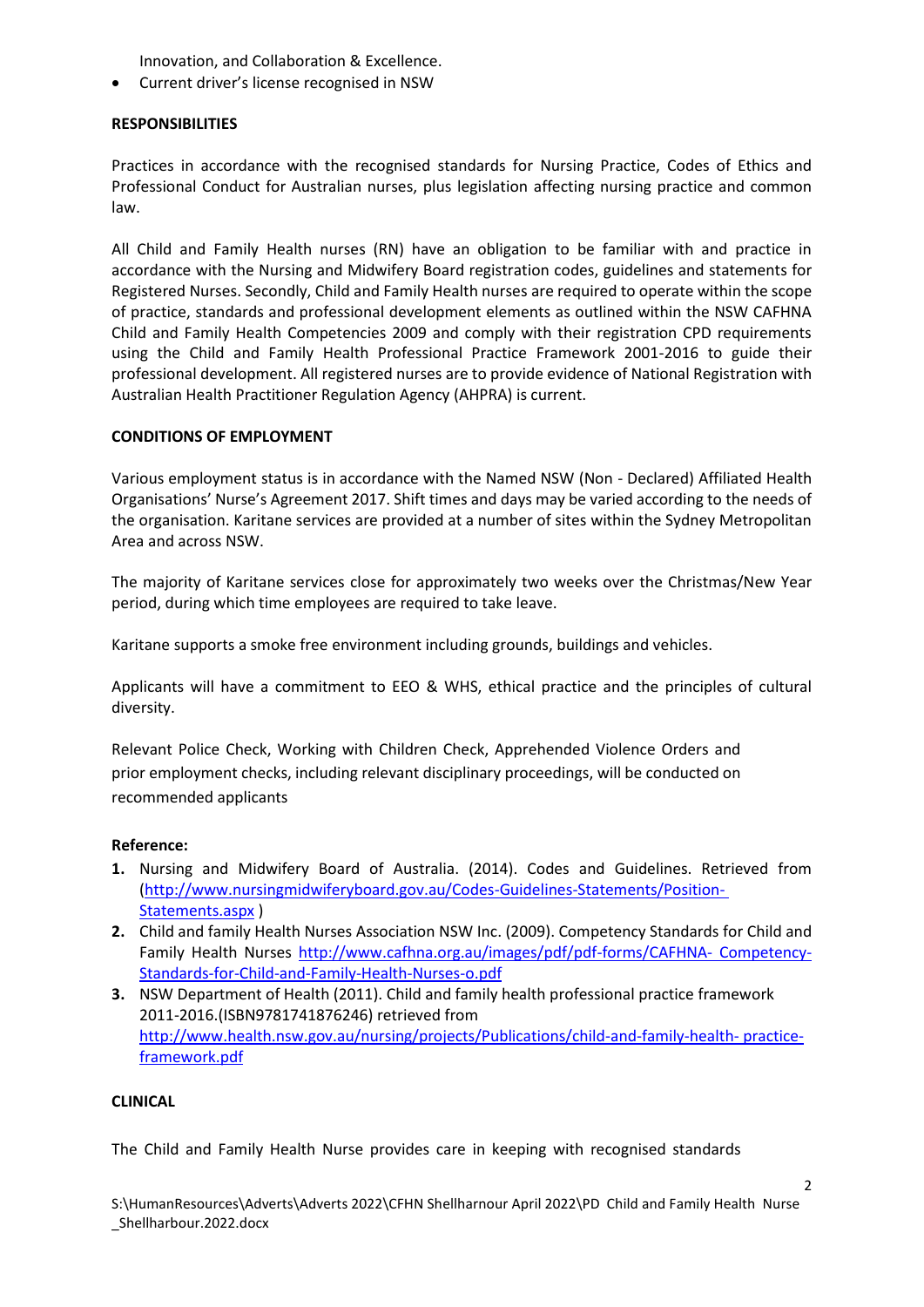where the primary objective is to assist the family in the management of their children in order to promote optimal health and wellbeing. This is performed through different platforms including (but not limited to) face to face, virtual and telehealth services.

# **Duties**

- **1.** Formulate, implement and evaluate a management plan which recognises and facilitates the parents' right to partnership in the health care of their child and enables active participation in planned care.
- **2.** Identifies actual or potential health problems through application of clinical judgement.
- **3.** Continually assesses and monitors the functioning of family members to promote their wellbeing.
- **4.** Responsible, in consultation with other multidisciplinary team members, for individual family casework; including the organisation of appropriate transfer of care and discharge support.
- **5.** Attend and participate in regular case conference meetings with the multidisciplinary team. Liaise with multidisciplinary team members and other agencies relating to effective client management in all clinical areas including postnatal depression

## **PROFESSIONAL**

## **Duties**

**1**. Attends and actively participates in an ongoing education program, providing documented evidence of participation.

**2**. Contributes to nursing research and development of nursing knowledge in the discipline of child and family health.

**3**. Maintains and updates clinical skills and knowledge base relating to child and family health nursing practice.

**4.** Participates in decision making about health care planning, practice and evaluation.

**5.** Participates in professional activities and meetings, particularly those concerning child and family health nursing.

**6.** Develops and demonstrates an awareness of multicultural values, beliefs and practices to facilitate communications with clients and families.

## **Key Challenges**

- Engage and maintain professional links with Child and Family Health multi- disciplinary team and with other services in the community.
- Manage competing priorities within a busy clinical environment

## **ORGANISATIONAL**

Function in accordance with the policies, procedures and vision of Karitane.

#### **Duties**

- **1.** Attend and actively participate in unit meetings and attend organisational meetings as required.
- **2.** Demonstrates the ability to case manage clients with complex issues.
- **3.** Participate in program planning and working parties.
- **4.** Consults as appropriate with the multidisciplinary team regarding specific client issues.
- **5.** Maintains client records and organisation of management information systems.
- **6.** Demonstrates a commitment to total quality management and Work Health and Safety.
- **7.** The incumbent position may be directed by nursing management to undertake new or additional tasks in response to the organisational and service needs across Karitane sites.

## **SAFETY & QUALITY**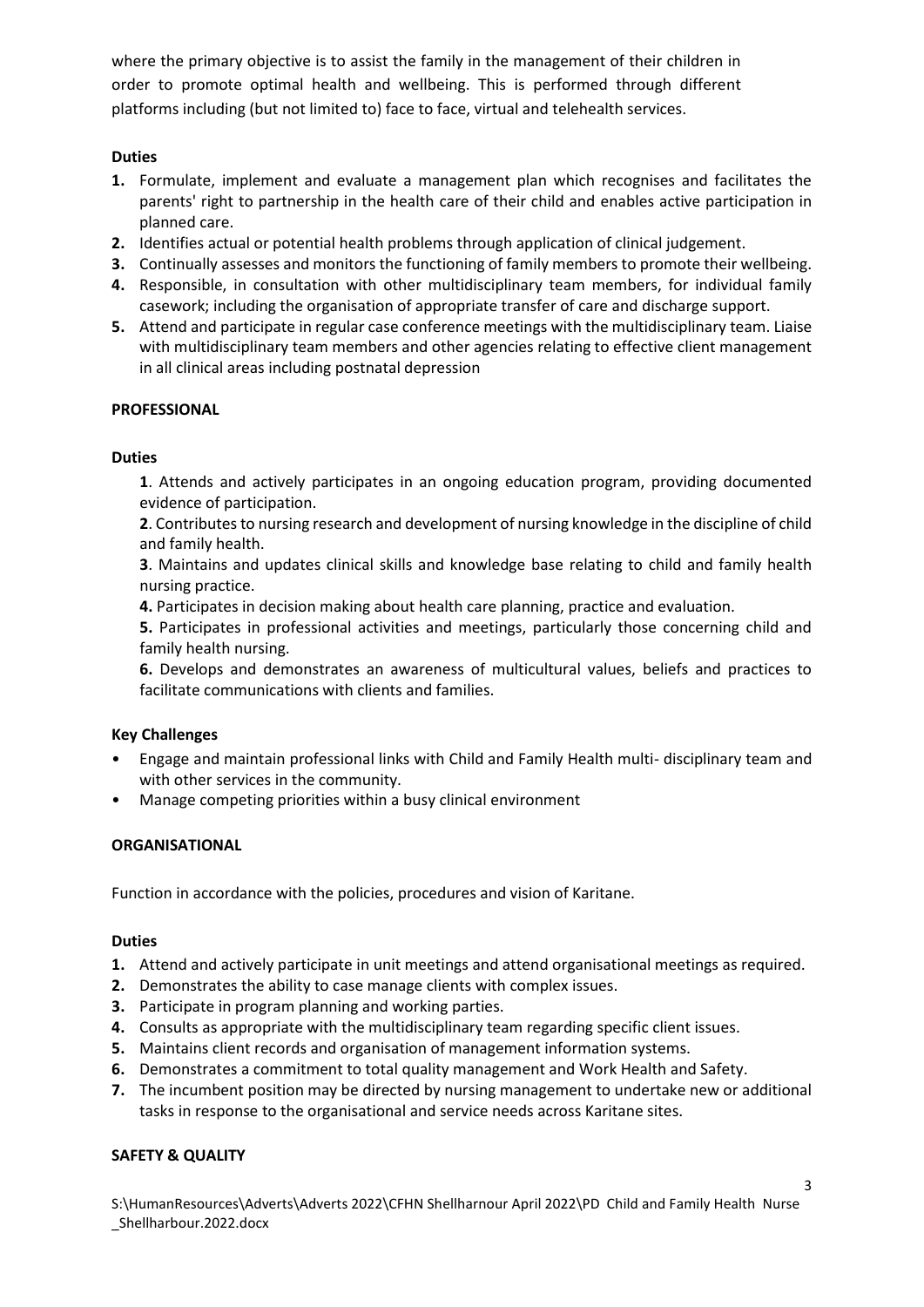## **Duties:**

To participate in outcome based safety and quality continuous improvement activities that optimise levels of care, safety and quality of services and improve customer satisfaction.

## **Performance Standard**

This is demonstrated by your ability to:

- **a.** Evaluate practice and identify areas that could be improved in accordance with the National Safety and Quality Health Service (NSQHS) Standards
- **b.** Participate in the Karitane Safety & Quality Framework and Management activities and accreditation auditing processes and programs as allocated and in accordance with your scope of practice

## **ABOUT US**

Karitane is a dynamic and innovative not for profit health organisation and registered charity providing early parenting services. We support families with children from birth to 5 years of age through building parenting capacity, enhancing parent child relationships and strengthening a family's connections with supports in their community. Karitane have been a leading provider of parenting services since 1923 and are approaching our Centenary. Our services are evidence based and delivered by a caring and highly trained professional team of child and family health nurses, paediatricians, social workers, psychologists and psychiatrists offering complete, holistic care**.**

## **OUR CARE**

Karitane staff provide safe, effective, family-centred quality care consistent with the organisation's mission, philosophy, values and standards of care, and adhere to the Professional Code of Conduct.

#### **OUR VISION**

Leaders in early parenting services that empower families and children to be confident, safe and resilient**.** 

#### **OUR MISSION**

To provide accessible, evidence-based services that support families to parent confidently. Through research, advocacy and collaboration we promote excellence in our care across a diverse community.

#### **OUR VALUES**

## **Respect - Our Relationships**

Our relationships are characterised by respect, support and a recognition of the value of every individual. Each family & child, colleague and care partner is important to us. We value our diverse backgrounds and professional approaches that contribute equally to Karitane's success in providing care.

## **Innovation –Our Future Focus**

We commit to creative and innovative approaches to our work informed by ongoing research, increasing knowledge, evidence-based practice and contemporary approaches to care. We seek new opportunities for delivering services that are sustainable and transforming for the families we serve.

## **Collaboration - Our Partnership Approach**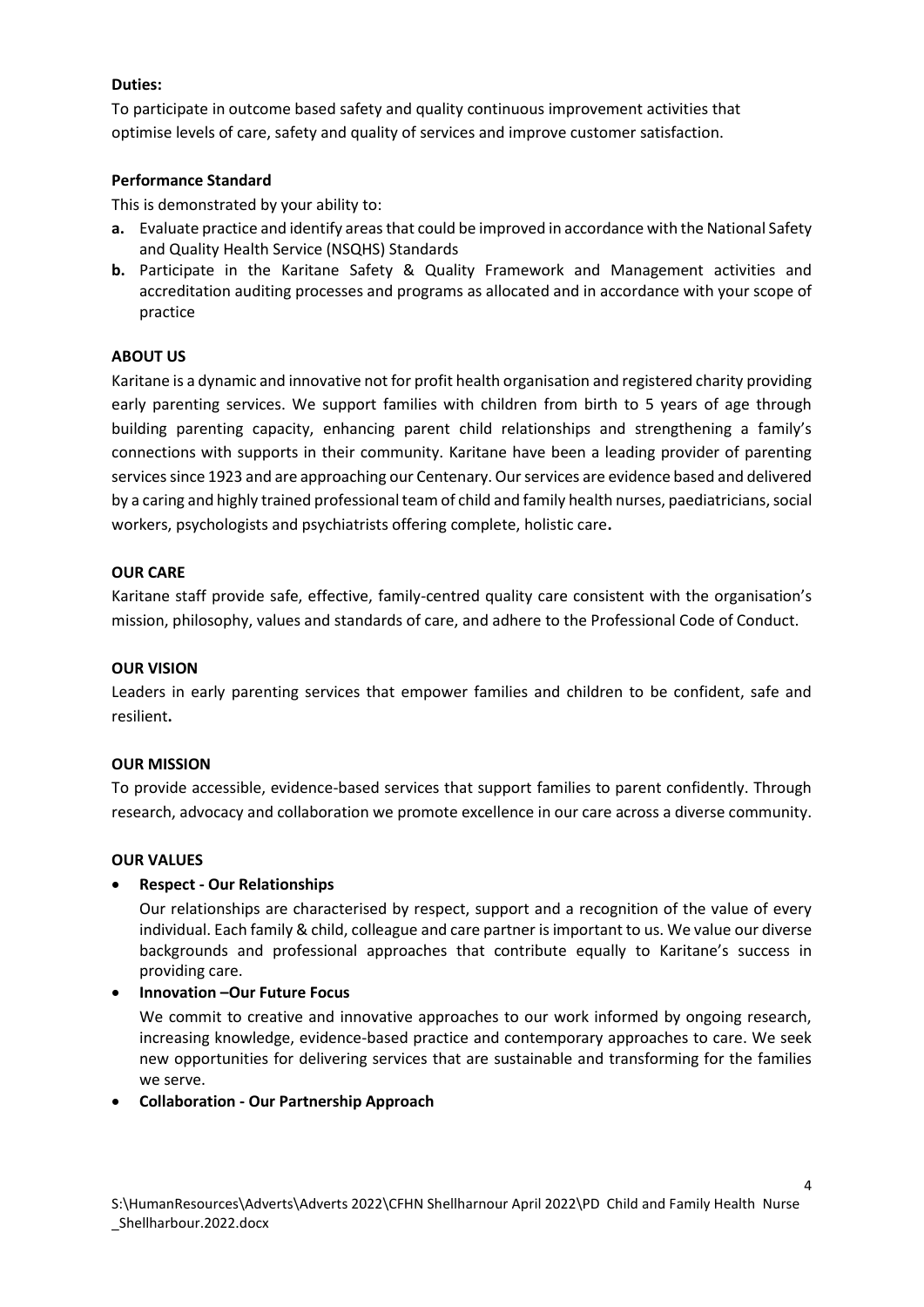We seek to collaborate with our families, our colleagues and care partners to achieve our purpose. We build our partnerships through effective teamwork, shared decision making, our caring and supportive approach and appropriate and timely communication.

**Excellence - Our Standard**

We strive for excellence in our work supported by effective leadership, professional, transparent and accountable practices, cultural awareness and a commitment to continuous learning.

## **SUPPORTING OUR PEOPLE**

Karitane is a family-friendly, flexible workplace with a strong culture of success that reflects our values of innovation, excellence, respect and collaboration. We are a passionate, dynamic and highly engaged team making a difference to families' lives. We support each other and provide excellent professional development opportunities. We offer a comprehensive well-being support package, Employee Assistant Program, Perkbox reward & recognition program and discounted gym membership. If you come from NSW Ministry of Health or other affiliated health organizations you can transfer your leave entitlements to Karitane.

# **UNIVERSAL STATEMENT OF OBLIGATIONS**

# **EDUCATION AND PROFESSIONAL DEVELOPMENT**

- Pursue appropriate continuing education and professional development.
- Attend mandatory training in Fire, Manual Handling and other training as required.
- Recognise and respond to the need for accurate health promotional information for clients, visitors and other members of staff.

# **CLINICAL AND/OR CORPORATE GOVERNANCE**

- Identify the needs of clients and where possible adapt services to meet those needs.
- Understand the accreditation processes within Karitane and participate in the implementation of improvement strategies.

## **CODE OF CONDUCT**

- Adhere to the NSW Ministry of Health and SWSLHD professional Code of Conduct and Ethics.
- Demonstrate accountability and ethical behaviour in the performance of all duties.
- Respect the physical, emotional, social and spiritual needs of the client and their carers, including their right to be involved in decision-making affecting their health care.
- Report any suspected cases of child neglect or abuse to immediate manager.
- Be aware of medico/legal responsibilities.
- Maintain confidentiality and privacy at all times.
- Report suspected or actual; fraud associated with the workplace.

## **WORK HEALTH & SAFETY, SECURITY AND FIRE SAFETY**

- Maintain a current driver's licence and provide a photocopy of same at annual performance appraisals.
- Adhere to Karitane's Work Health and Safety policy and procedures.
- Commitment to and understanding of NSW Health Smoke Free- free Health Care Policy.
- Assist with the security of the building through the correct handling of keys.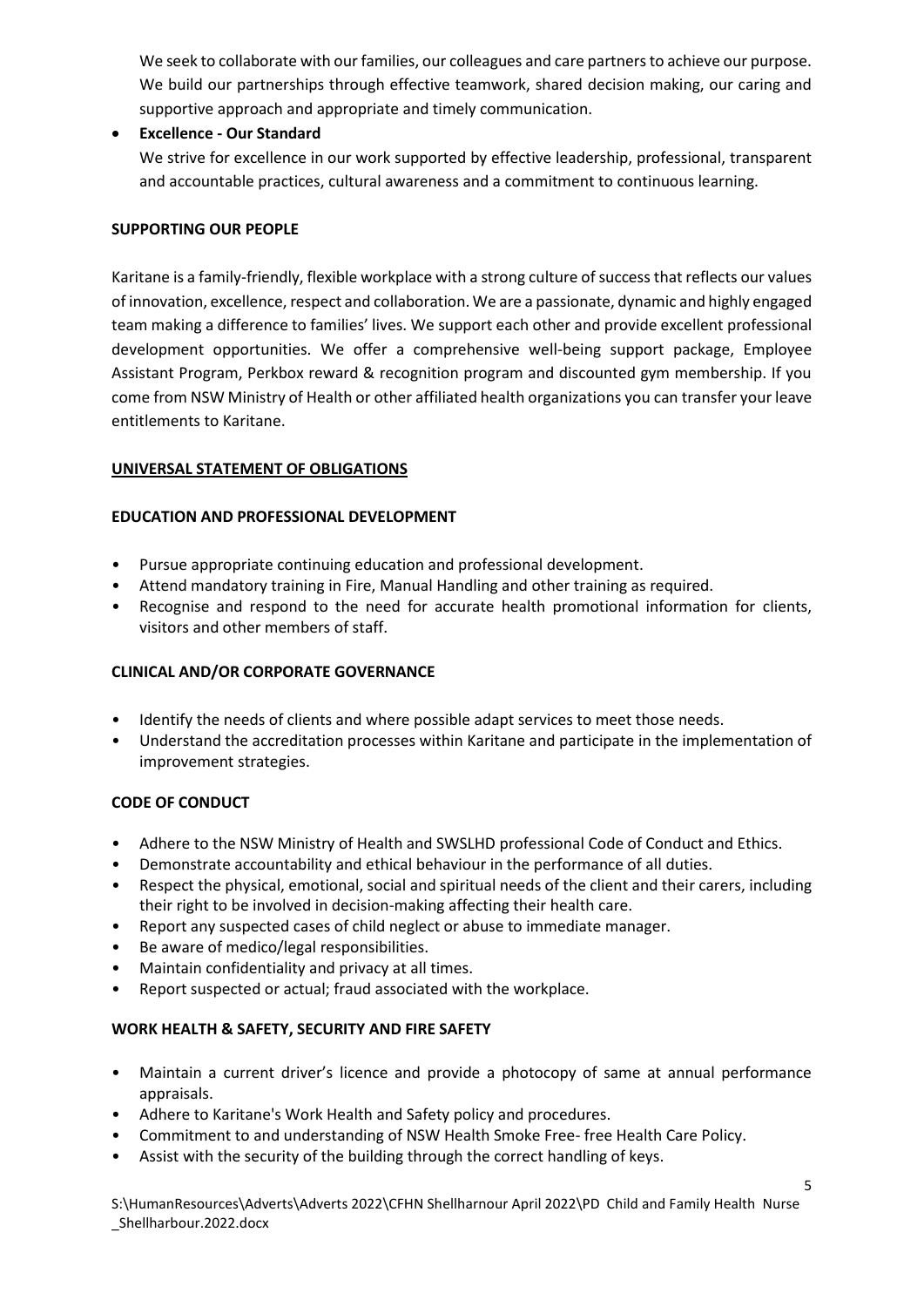- Report any damage or repairs required to buildings, furniture and equipment to the appropriate supervisor so that repairs can be arranged.
- Adhere to Karitane's procedures for `Risk Management' of identified risks.
- Ensure all office equipment and lighting is turned off and work area is secure before leaving each day.
- Attend education sessions regarding WHS, security & fire safety.
- Follow the protocols for Incident Management & Reporting.
- Participate in security risk identification/assessment & report any suspicious occurrences/potential for aggressive episodes.
- Assist management in the creation and maintenance of a 'zero tolerance zone' where staff and clients can enjoy an environment in which violence and verbal abuse is not tolerated.

## **EQUAL EMPLOYMENT OPPORTUNITY, CULTURAL DIVERSITY AND ANTIDISCRIMINATION**

- Be aware of and act within the bounds of the EEO Policy of SWSLHD.
- Be aware of and act within the bounds of the Anti-Discrimination policy of SWSLHD.
- Respond positively to the cultural beliefs and practices of clients, visitors and other staff members.
- Be actively involved in the optimizing service provision to people of Non English Speaking Backgrounds and Aboriginal and Torres Strait Islander backgrounds.
- Harassment will not be tolerated in any form, i.e. behaviour, verbal or physical, which is unwelcome, persistent and/or offensive.

#### **PERFORMANCE MANAGEMENT**

Performance appraisal will be carried out at three months and then annually with the Director, Clinical Services.

#### **EXIT INTERVIEWS**

Participate in an Exit interview on termination.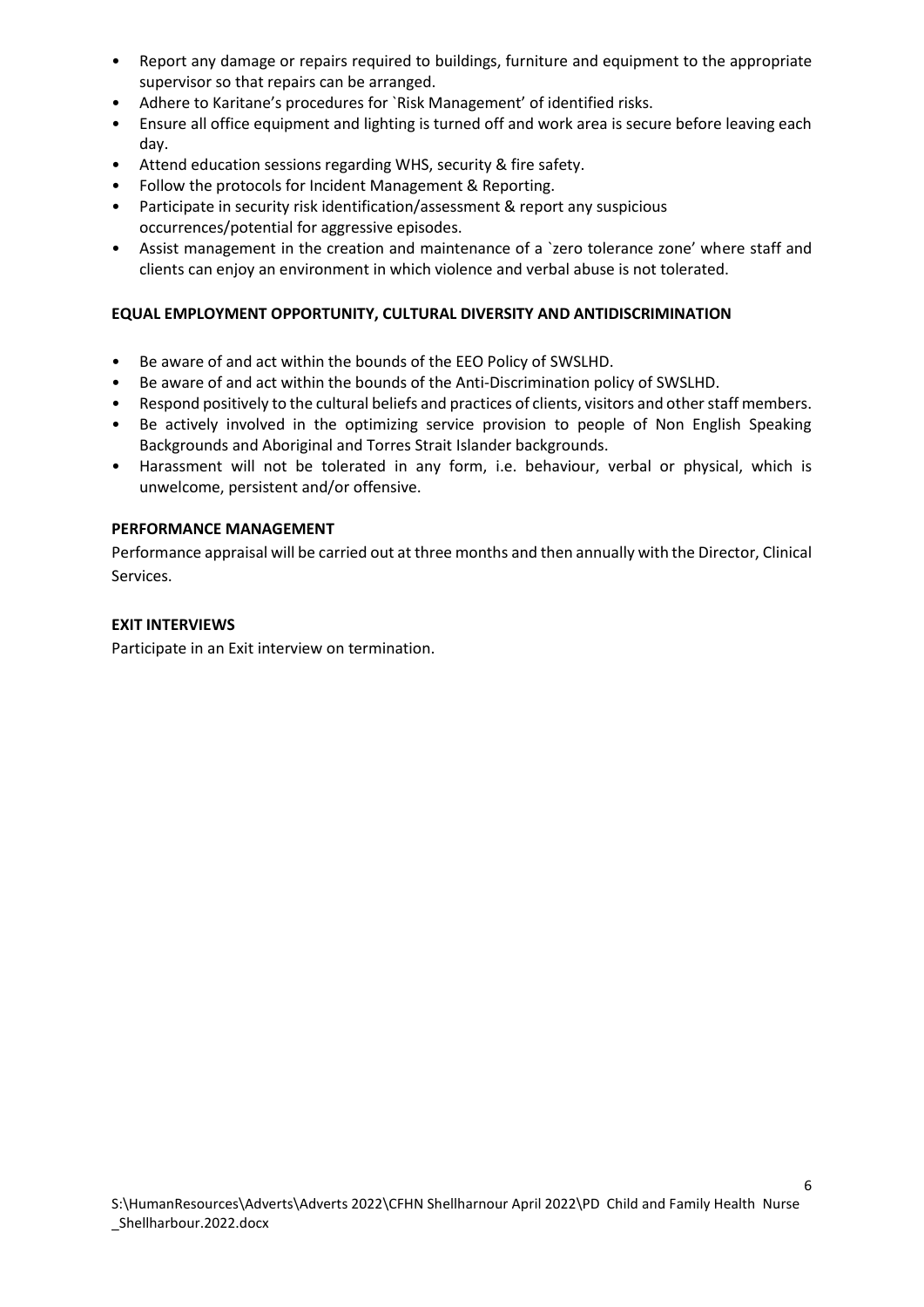#### **Employees Declaration**

I have read this position description, I understand the position requirements and position demands checklist (attached) and agree that I can fulfil these requirements to the standards outlined.

I am not aware of any reason, which might interfere with my ability to perform the inherent position requirements and position demands of this position.

I am aware that my ongoing employment will be subject to my continued compliance with the relevant NSW Health policy directive/s concerning Immunisation Compliance, Occupational Assessment, and Screening & Vaccination against Specified Infectious Diseases. I am aware that I must ensure that myself and those staff reporting to me are made aware of, and comply with the requirements of, this/these policy directive/s I am aware that any false or misleading statements may threaten my appointment or continued employment with Karitane.

I agree to comply with the policies of NSW Health & Karitane

I also agree to strictly observe the policy on confidentiality of staff and patient information or such other sensitive or confidential information that I many come across in the course of my employment. I am aware that during the course of my employment, regular criminal record checks and Working with Children's Checks will be conducted with my knowledge to ensure my ongoing suitability for employment.

**Employee's Name Construction Employee's Name Date Date** 

I have explained the duties and responsibilities of this position to the employee.

**Chief Executive Officer Signature Date**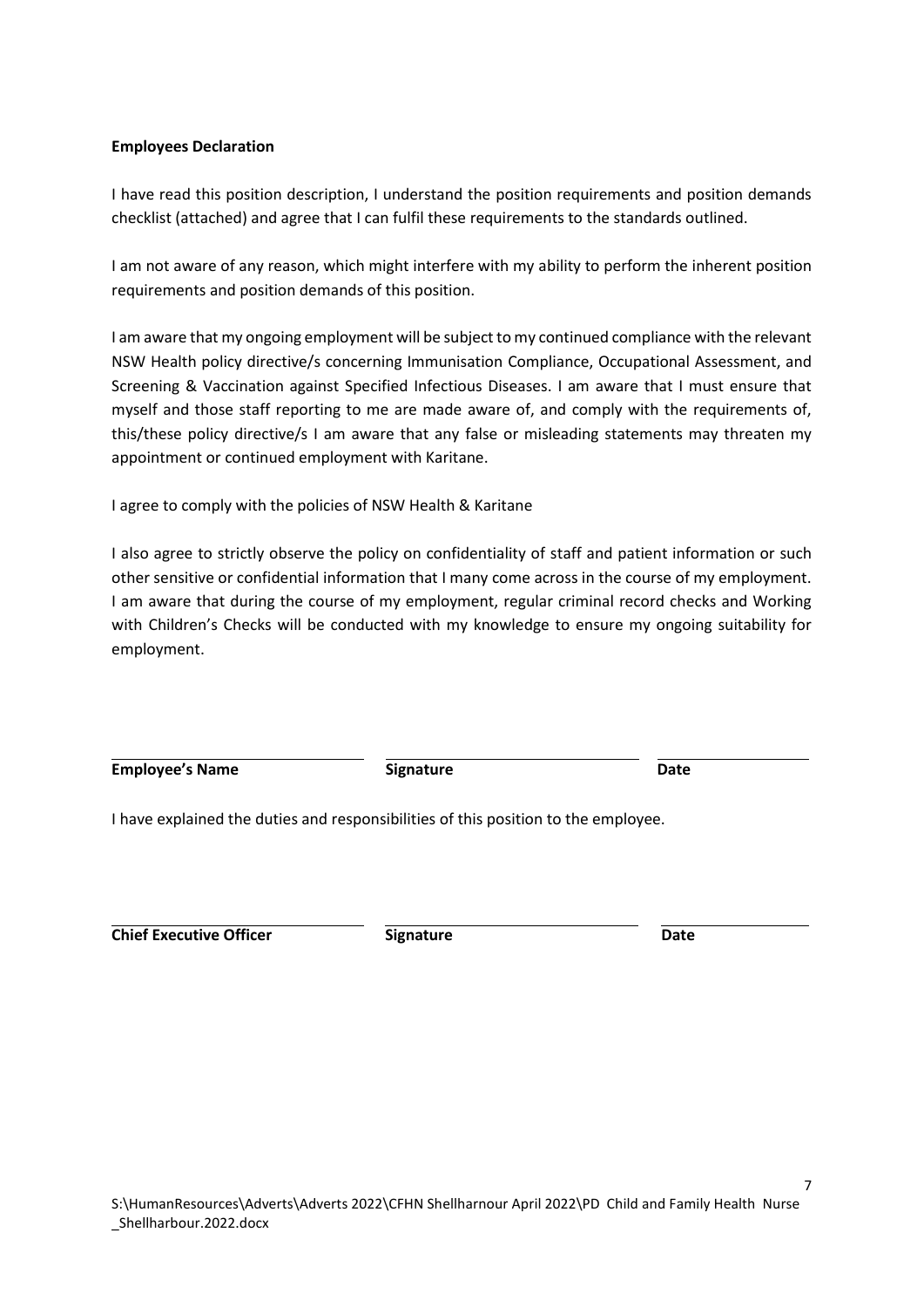**POSITION DEMANDS CHECKLIST**

| <b>Karitane</b>                                                                                                                                                              |                       |
|------------------------------------------------------------------------------------------------------------------------------------------------------------------------------|-----------------------|
| <b>PHYSICAL DEMANDS</b>                                                                                                                                                      | <b>FREQUENCY</b>      |
| Sitting - remaining in a seated position to perform tasks                                                                                                                    | <b>Frequent</b>       |
| Standing - remaining standing without moving about to perform tasks                                                                                                          | <b>Occasional</b>     |
| Walking - Floor type: even / uneven / slippery, indoors / outdoors, slopes                                                                                                   | <b>Occasional</b>     |
| Running - Floor type: even / uneven / slippery, indoors / outdoors, slopes                                                                                                   | Infrequent            |
| Bend/Lean Forward from Waist - Forward bending from the waist to perform tasks                                                                                               | <b>Frequent</b>       |
| Trunk Twisting - Turning from the waist while sitting or standing to perform tasks                                                                                           | <b>Occasional</b>     |
| Kneeling - remaining in a kneeling posture to perform tasks                                                                                                                  | <b>Occasional</b>     |
| Squatting / Crouching - Adopting a squatting or crouching posture to perform tasks                                                                                           | <b>Occasional</b>     |
| Leg / Foot Movement - Use of leg and / or foot to operate machinery                                                                                                          | <b>Not Applicable</b> |
| Climbing (stairs/ladders) - Ascend / descend stairs, ladders, steps                                                                                                          | Infrequent            |
| Lifting / Carrying - Light lifting & carrying: 0 - 9 kg                                                                                                                      | <b>Occasional</b>     |
| Lifting / Carrying - Moderate lifting & carrying: 10 - 15 kg                                                                                                                 | Infrequent            |
| Lifting / Carrying - Heavy lifting & carrying: 16kg & above                                                                                                                  | <b>Not Applicable</b> |
| Reaching - Arms fully extended forward or raised above shoulder                                                                                                              | Infrequent            |
| Pushing / Pulling / Restraining - Using force to hold / restrain or move objects toward<br>or away from the body                                                             | <b>Occasional</b>     |
| Head / Neck Postures - Holding head in a position other than neutral (facing forward)                                                                                        | Infrequent            |
| Hand & Arm Movements - Repetitive movements of hands and arms                                                                                                                | <b>Frequent</b>       |
| Grasping / Fine Manipulation - Gripping, holding, clasping with fingers or hands                                                                                             | <b>Frequent</b>       |
| Work At Heights - Using ladders, footstools, scaffolding, or other objects to perform<br>work                                                                                | Infrequent            |
| Driving - Operating any motor powered vehicle                                                                                                                                | Infrequent            |
| <b>PHYSICAL DEMANDS</b>                                                                                                                                                      | <b>FREQUENCY</b>      |
|                                                                                                                                                                              |                       |
| Sight - Use of sight is an integral part of work performance e.g. computer screens                                                                                           | Constant              |
| Hearing - Use of hearing is an integral part of work performance e.g. Telephone<br>enquiries                                                                                 | Constant              |
| Smell - Use of smell is an integral part of work performance e.g. Working with<br>chemicals Not                                                                              | <b>Constant</b>       |
|                                                                                                                                                                              |                       |
| Taste - Use of taste is an integral part of work performance e.g. Food preparation Not <b>Not Applicable</b><br>Touch - Use of touch is an integral part of work performance | <b>Frequent</b>       |
| <b>PHYSICAL DEMANDS</b>                                                                                                                                                      | <b>FREQUENCY</b>      |
| Distressed People - e.g. Emergency or grief situations                                                                                                                       | <b>Occasional</b>     |
| Aggressive & Uncooperative People - e.g. drug / alcohol, dementia, mental illness                                                                                            | <b>Occasional</b>     |
| Unpredictable People - e.g. Dementia, mental illness, head injuries                                                                                                          | <b>Occasional</b>     |
| Restraining - involvement in physical containment of patients / clients                                                                                                      | <b>Not Applicable</b> |
| Exposure to Distressing Situations - e.g. Child abuse, viewing dead / mutilated bodies                                                                                       | Infrequent            |
| <b>PHYSICAL DEMANDS</b>                                                                                                                                                      | <b>FREQUENCY</b>      |
| <b>Dust</b> - Exposure to atmospheric dust                                                                                                                                   | Infrequent            |
| Gases - Working with explosive or flammable gases requiring precautionary<br>measures                                                                                        | <b>Not Applicable</b> |
| <b>Fumes</b> - Exposure to noxious or toxic fumes                                                                                                                            | <b>Not Applicable</b> |